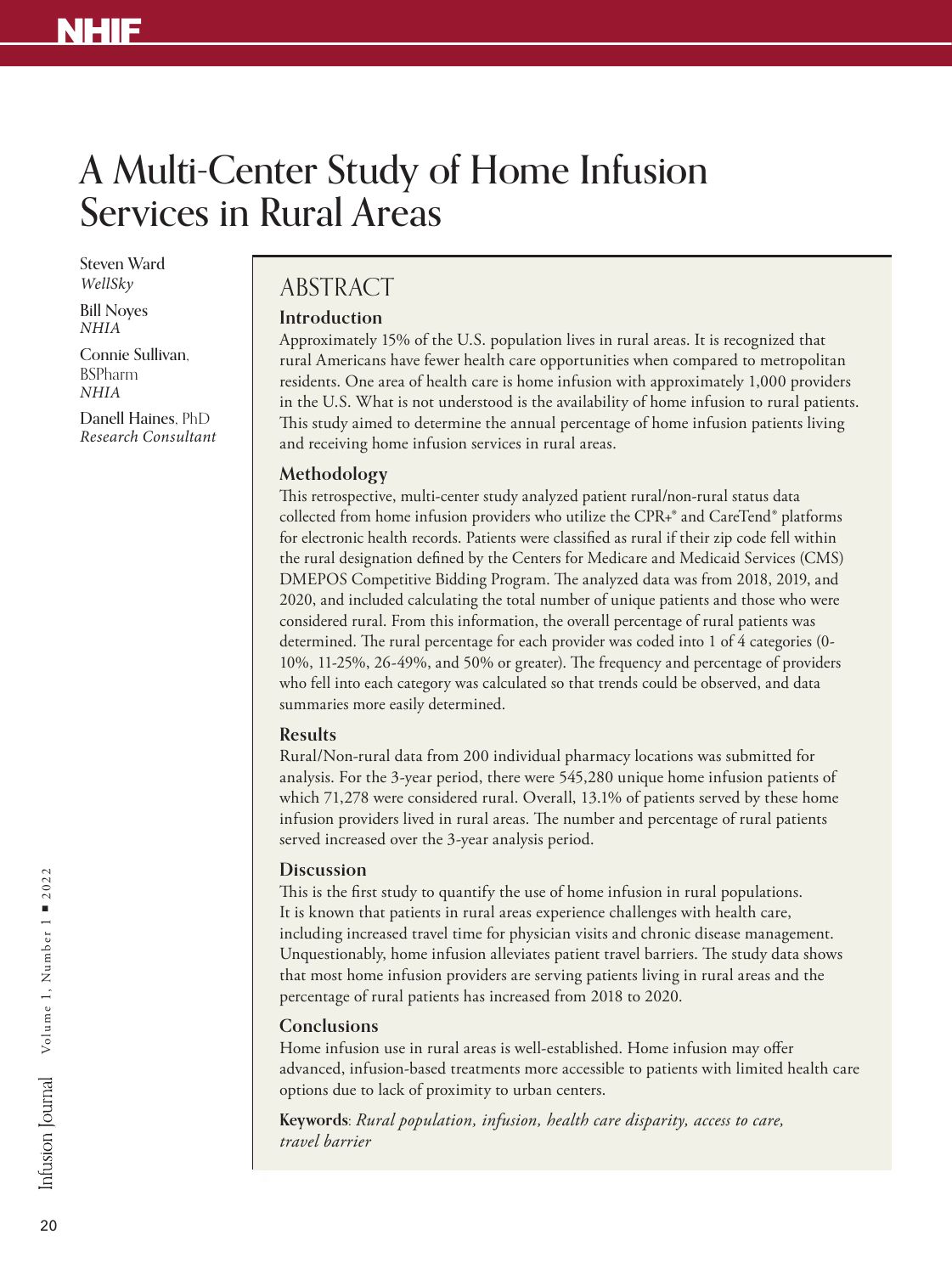# Introduction

The Centers for Disease Control and Prevention (CDC) estimates that more than 46 million Americans, approximately 15% of the population, live in rural areas.<sup>1</sup> According to the U.S. Census Bureau, a rural region is an area that falls outside of a metropolitan area while a metropolitan area has an urban core and a population of 50,000 or more.<sup>2</sup> Rural Americans are more likely to die from chronic diseases, are often under-insured, and have less access to health care compared to urban populations. Furthermore, a report published by The National Rural Health Association determined that the low patient-to-physician ratio for rural Americans contributes to poor health outcomes.<sup>3</sup> Another disparity is the patient-to-primary-care physician ratio which is 39.8 physicians per 100,000 people in rural areas compared to 53.3 physicians per 100,000 in urban areas.3 Differences in access to physician specialists in rural areas is more pronounced with only 30 specialists for every 100,000 patients. By contrast, the ratio of specialists to patients in urban areas is 263 per 100,000.<sup>3</sup> Home infusion of parenteral medications for a range of diseases is routine in the United States. Even though a 2020 National Home Infusion Association (NHIA) report estimates there are 974 licensed home infusion providers caring for approximately 3.1 million Americans annually, no studies have been conducted that report the utilization of home infusion in rural areas.<sup>4</sup>

# *Study Objective*

This study aims to determine the annual percentage of home infusion patients living and receiving services in rural areas of the United States.

# Methods

This retrospective, multi-center study analyzed data from home infusion providers who utilize the CPR+®<br>and CareTend® (WellSky®) prescription management platform and electronic health record (EHR) software products. Participation in the study was voluntary and open to all eligible client companies using the applicable software. Participation in the study was promoted to members of NHIA

through postings on the association website and in e-newsletters. Data collection occurred from July 1, 2021, to August 31, 2021.

For this study, patients were classified as rural if their zip code fell within the rural designation defined by the Centers for Medicare and Medicaid Services (CMS) DMEPOS Competitive Bidding Program. Within the DMEPOS program, there are 4 categories of zip codes: Competitive Bidding Area, Non-Rural, Rural, and Non-contiguous. While this is a more constricted characterization of rural compared to the U.S. Census Bureau definition, it provides a reasonable method for classifying infusion patient data.

Participating providers were asked to generate a deidentified report that categorizes each unique patient as non-rural or rural. The report also filtered infused drug therapies based on the order type and excluded non-IV drug therapies (i.e., enteral, oral). Data was grouped by the number of unique patients who received an infusion therapy in each calendar year based on whether their zip code falls into a rural area as defined (see Figure 1 for a sample report). Sites were instructed to submit

# FIGURE 1 | Sample Provider Report

| Year       | Unique<br><b>Rural</b><br><b>Patients</b> | <b>Unique Non-</b><br><b>Rural Patients</b> | % Rural<br><b>Patients</b> |
|------------|-------------------------------------------|---------------------------------------------|----------------------------|
| Location 1 | 530                                       | 3,170                                       | 14.32%                     |
| 2016       | 100                                       | 500                                         | 16.67%                     |
| 2017       | 95                                        | 650                                         | 12.75%                     |
| 2018       | 115                                       | 675                                         | 14.56%                     |
| 2019       | 120                                       | 645                                         | 15.69%                     |
| 2020       | 100                                       | 700                                         | 12.50%                     |
| Location 2 | 1,305                                     | 6,725                                       | 16.25%                     |
| 2016       | 250                                       | 1,300                                       | 16.13%                     |
| 2017       | 275                                       | 1,350                                       | 16.92%                     |
| 2018       | 280                                       | 1,375                                       | 16.92%                     |
| 2019       | 230                                       | 1,300                                       | 15.03%                     |
| 2020       | 270                                       | 1,400                                       | 16.17%                     |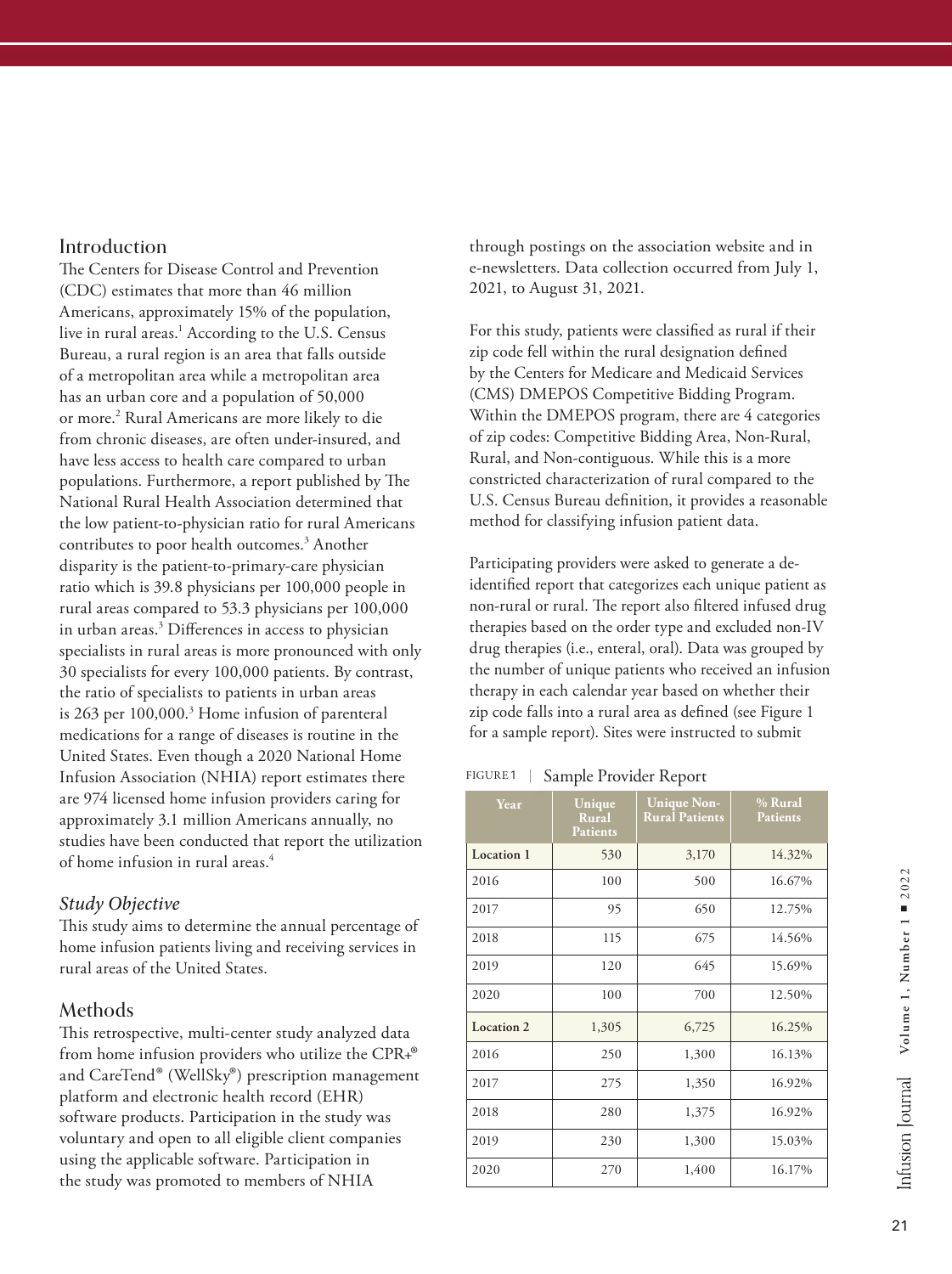data for a 5-year look-back period (2016 to 2020). The data was exported to Excel® files and submitted to NHIA either by email or through an anonymous data portal. The data was aggregated to a single Excel® file and imported to IBM SPSS® (Statistical Product and Service Solutions) for analysis.

# *Analysis*

Determining the number of providers submitting data for each of the 5 years was the first step in the analysis. Next, the total number of unique patients per year was determined and the percent of those considered rural patients. Additionally, each provider's rural patient percent was calculated. Due to possible outlier data, the median provider rural percentage was determined. The rural percentage for each provider was also coded into 1 of 4 categories (0-10%, 11-25%, 26-49%, and 50% or greater). The frequency and percentage of providers in each category was calculated so that trends could be observed, and data summaries more easily determined.

### *IRB (Institutional Review Board) Status*

The patients' care plan was not impacted by this study. All patient's rural/non-rural data was retrospectively recorded. No identifying patient data was provided by the participating provider locations. Therefore, this study was exempted from IRB review.

# Results

Rural/Non-rural data was submitted for analysis from 200 individual pharmacy locations and represents 20.5% of all home infusion

provider locations. The home infusion software implementation not being fully deployed for the full calendar year may have resulted in under-reporting in 2016 and 2017 from some providers, therefore, to minimize the risk of incomplete submissions, the data for 2016 and 2017 was removed from the analysis. Data submitted for 2018, 2019, and 2020 was used for the analysis.

For the 3-year period, there were 545,280 unique home infusion patients of which 71,278 were considered rural. Overall, 13.1% of patients served by these home infusion providers lived in rural areas as defined by Centers for Medicare and Medicaid Services (CMS) for the DMEPOS competitive bidding program. As noted in Table 1 and Figure 2, the number and percentage of rural patients served increased slightly over the 3-year analysis period.

#### FIGURE 2 | Rural and Non-Rural Patients



# TABLE 1 Comparison of Rural and Non-Rural Patients by Year

| Year  | N (sites) | <b>Rural Patients</b> | %     | <b>Non-Rural</b><br><b>Patients</b> | %     | <b>Total</b> |
|-------|-----------|-----------------------|-------|-------------------------------------|-------|--------------|
| 2018  | 191       | 20,177                | 12.8% | 137,791                             | 87.2% | 157,968      |
| 2019  | 191       | 23,219                | 13.0% | 155,646                             | 87.0% | 178,865      |
| 2020  | 183       | 27,882                | 13.4% | 180,565                             | 86.6% | 208,447      |
| Total |           | 71,278                | 13.1% | 474,002                             | 86.9% | 545,280      |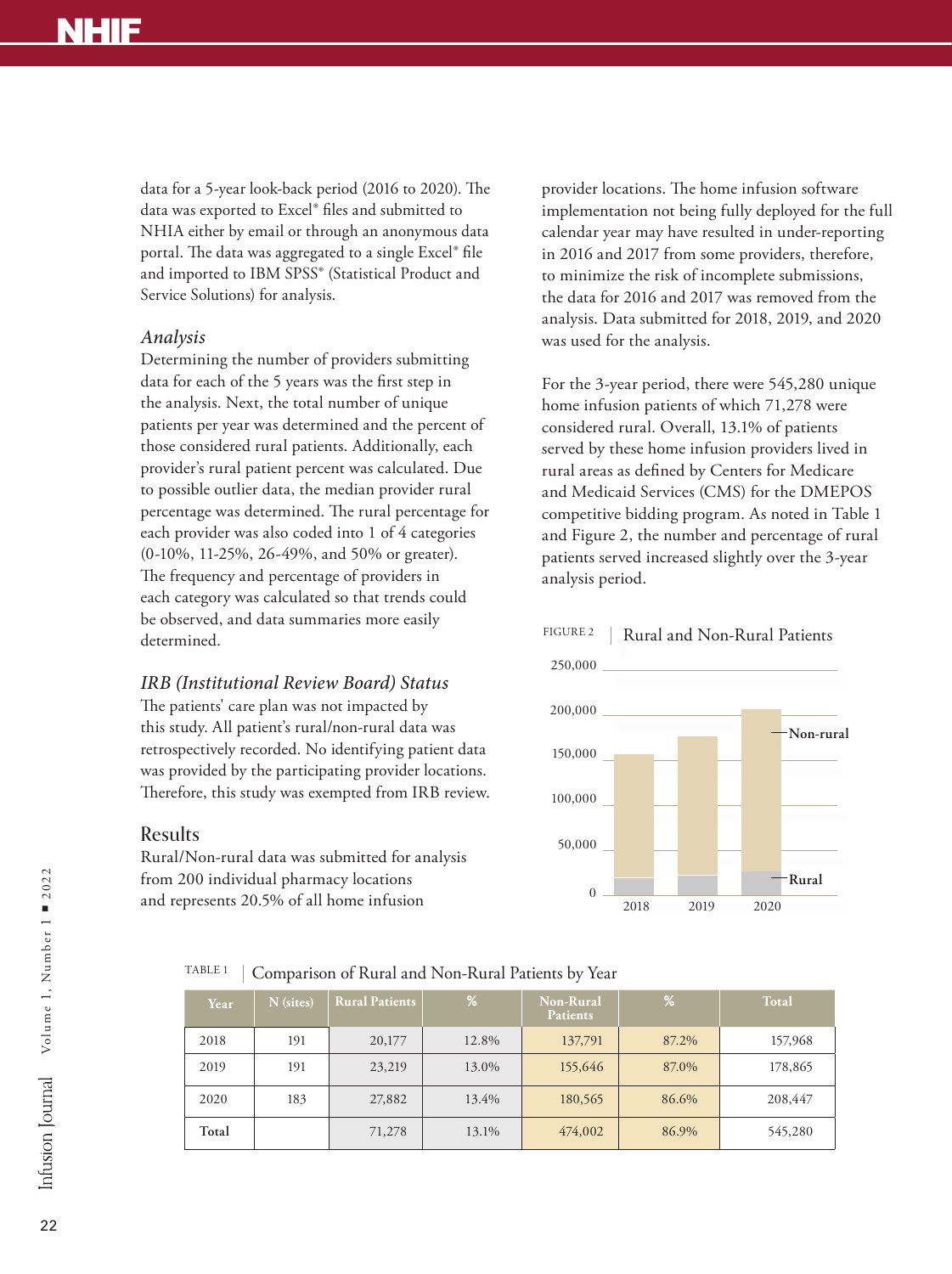#### TABLE 2 | Rural Percent Category

|                                  | Frequency | Percent |
|----------------------------------|-----------|---------|
| 0-10% Rural Patients             | 88        | 44.0    |
| 11-25% Rural Patients            | 61        | 30.5    |
| 26-49% Rural Patients            | 39        | 19.5    |
| 50% or Greater<br>Rural Patients | 12        | 6.0     |
| Total                            | 200       | 100     |

Further analysis revealed wide variation in the rural populations served by certain home infusion locations. It is surmised that providers with high percentages of rural patients may have been located nearer to the edge of, or outside a metropolitan area. Grouping the locations by their overall percentage of rural patients allows for closer examination of home infusion use in rural areas. Table 2 and Figure 3 illustrate that 25.5% of home infusion locations had rural populations of 26% or more, while 12 locations (6%) had rural populations greater than 50% of all patients served over the 3-year period. When the individual provider location's rural percentage is compared, the median (50th percentile) is 11.60% for 2018-2020. The median was slightly lower than the mean for each study year due to 12 providers who reported no rural patients. The medians for each year were: 2018 = 10.58%, 2019 = 11.80%, and 2020 = 12.26%.

### Discussion

This is the first study to quantify the use of home infusion in rural populations. It is known that patients in rural areas experience challenges with health care, including increased travel time for physician visits and chronic disease management. Unquestionably, home infusion alleviates patient travel barriers. The study data shows that most home infusion providers serve patients living in rural areas, and the percentage of rural patients has slightly increased from 2018 to 2020. This study likely under-estimates the utilization of home infusion in rural populations due to the narrow definition of rural that was used to classify patients. Future research is needed to deepen understanding of rural home infusion and describe how rural patients

#### FIGURE 3 | Location Groupings by Overall Percentage of Rural Patients

Number of providers



gain entry to home infusion services, the therapies being provided, clinical outcomes, and financial

**200**

**Total** number of providers:

impacts on providers serving rural patient populations.

# *Limitations*

The primary limitation to the generalization of these results is data limited to a single software product for EHR data. Even though various client companies use the software, the study data does not include providers using other software products for electronic medical records. A secondary limitation of the study was not collecting demographic data from the pharmacies, which would allow for visibility of where the pharmacies are geographically, and the service areas covered. Future research should include variables contributing to the percentage of rural patients in the overall census.

# **Conclusions**

The typical home infusion provider census is approximately 13.1% rural and 86.9% non-rural. There is broad variation among providers. Home infusion use in rural areas is well-established. It may offer advanced, infusion-based treatments that are more accessible to patients with limited health care options due to lack of proximity to urban centers.